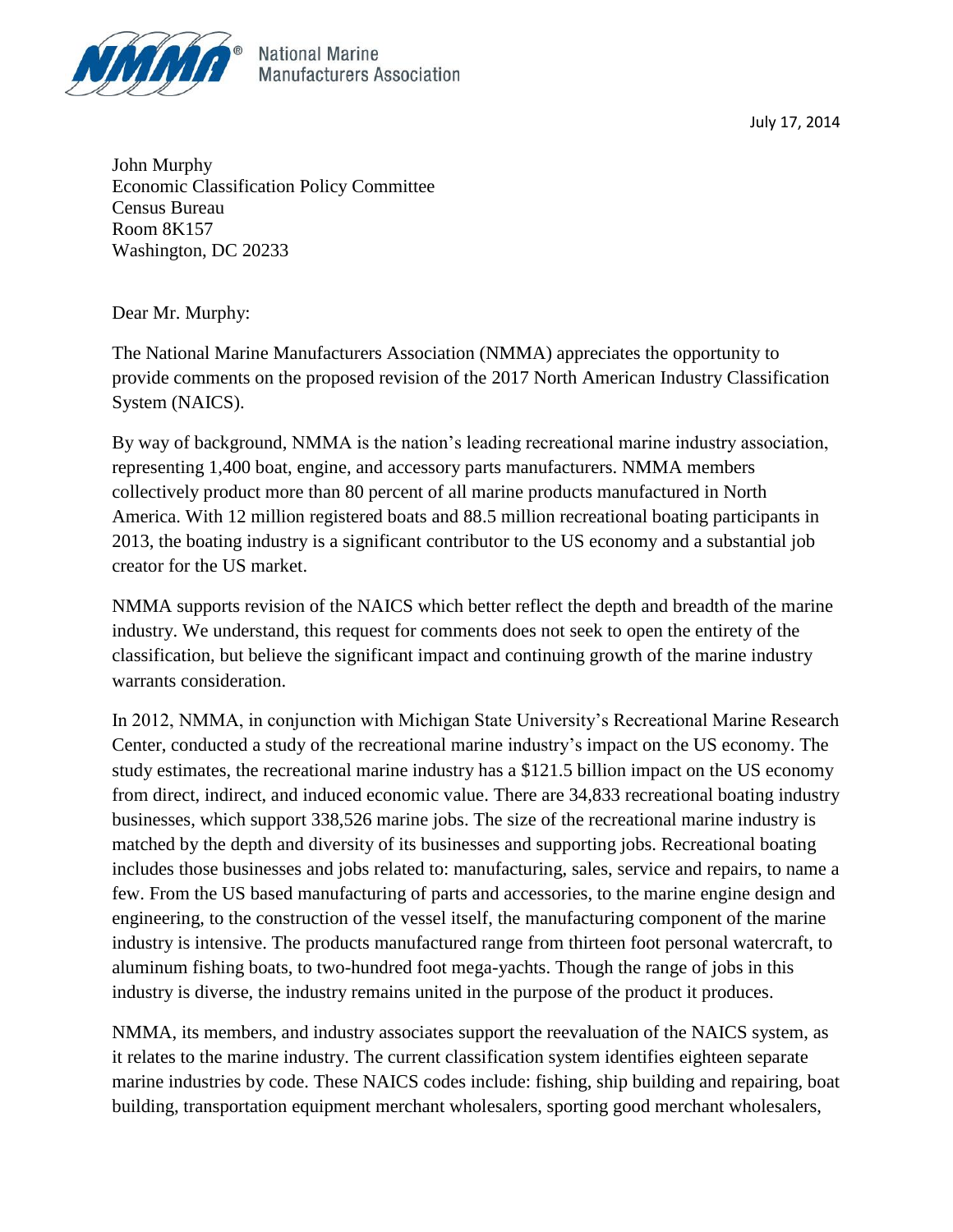

**National Marine Manufacturers Association** 

boat dealers, deep sea freight transportation, deep sea passenger transportation, inland water freight transportation, inland water passenger transportation, scenic and sightseeing transportation, port and harbor operations, marine cargo handling, navigation services to shipping, other support for water transportation, and marinas. Under the current system, some marine jobs fall under the manufacturing sector (31-33); while others are classified in sectors which include retail trade (44); arts, entertainment and recreation (71), and wholesale trade (42).

The complexity of the NAICS code makes it difficult for employers and jobs seekers to identify marine-industry related jobs, as it crosses so many varied and unrelated sectors. This makes a true statistical calculation for the marine industry difficult to fully capture. In addition, the nature of marine industry employment is such that many positions are filled by independent contractors, who, because of the current system, are not captured in the economic analysis. These independent contractors include such professions as yacht brokers and service repairs. The cohesiveness of a marine- specific NAICS code would allow for a comprehensive portal to capture the varied segments of marine employment as well as independent contractors.

For employers and employment seekers, it is difficult to properly promote marine jobs because of the complication of the industry sectors. Job placement and job seeking opportunities are missed because of a NAICS system that does not categorically comport with the breath, yet cohesiveness, of the marine of the industry. Estimates of 338,526 marine jobs, likely do not fully capture the entirety of the marine industry. This impedes businesses looking to enter or expand into the marketplace. As the marine industry continues to grow, the desire for job seekers is stifled by a lack of easily identifiable employment codes. This leaves employment seekers without an accurate viewing of the available job listings and employers with the inability to effectively reach qualified job seekers.

The marine industry is a distinct type of economic activity which should be better reflected in the NAICS. With so many categories of the marine industry left out of a traceable NAICS system, the entire industry suffers. Accessory manufacturing, repair services, dealers, and marinas are in NAICS categories untraceable to the marine industry. A more holistic view of the marine industry will not only aid the businesses that rely on continued economic growth, but the already hundreds of thousands of employees, as well as educational institutions and career development centers seeking to place qualified skilled laborers into the marine industry. Improvement of the NAICS will allow for the continued support of the robust and growing marine industry.

NMMA appreciates the opportunity to provide comments on the proposed NAICS revision. For further questions, please do not hesitate to contact Nicole Vasilaros at [nvasilaros@nmma.org](mailto:nvasilaros@nmma.org) or 202-737-9763.